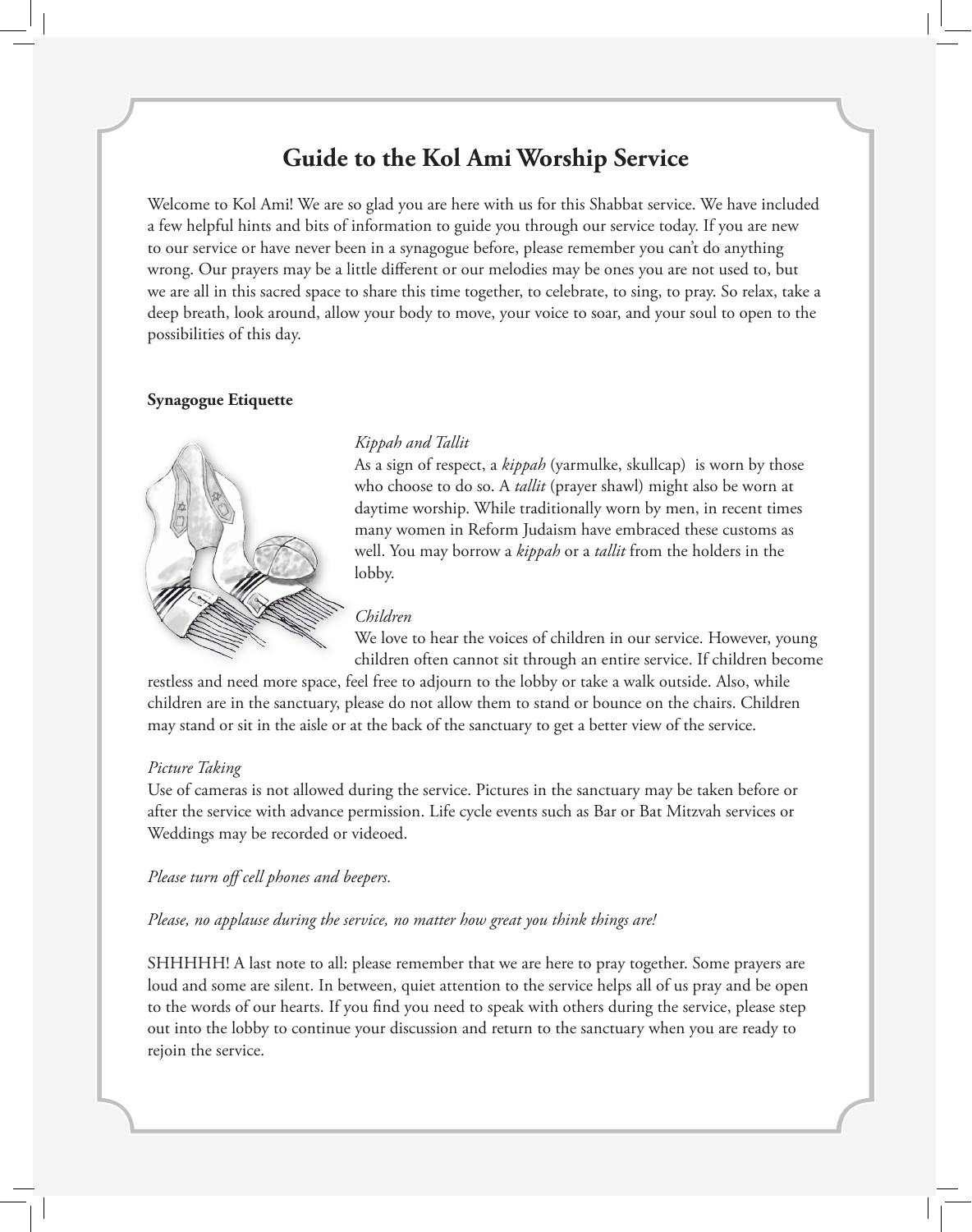# **Body Language**

During the service, we not only pray with our words, songs, and minds, we also include our bodies. The standard times for standing (for people who are able) or sitting are often indicated by the rabbis/ cantor with a hand up (stand) or hand down (sit) sign. If you miss the sign, just follow the crowd!

The following are additional times to pray with your body if you so choose:

# **On Friday nights at the Kabbalat Shabbat service:**

- ❖ during the last verse of *L'Cha Dodi*, we turn to the back of the sanctuary to welcome the legendary presence of the Shabbat bride.
- ❖ dancing during *Mi Chamocha* is a reminder to celebrate our deliverance from slavery into freedom. Everyone, young and old, is encouraged to join us. No prior dance experience necessary!

# **At all services:**

- ❖ At the beginning of the *Amidah* (*Tefillah*), some people take three steps back and forward as if entering the presence of royalty.
- ❖ During the *Kedusha*, some rise three times (lifting their heels off the ground) as we sing the response *kadosh, kadosh, kadosh*—holy, holy, holy.
- ❖ Following the Holocaust, it has become the custom in our synagogue for everyone to stand for *Kaddish* in memory of those who perished along with those who might have remembered them. If it is your practice to sit during this prayer, please feel free to do so.

## **Who's Who and What's What**

## *The Rabbi(s)*

A rabbi is a spiritual leader, scholar, and teacher. We are blessed with two rabbis at Kol Ami. They love to answer questions, from the simple to the complicated. Just ask!

## *The Cantor*

The cantor is a leader of prayer and music. The cantor loves to sing and have the congregation join in as we raise our voices together in prayer.

## *The Bima*

This is the area in front of the Ark where the Cantor, Rabbis, readers or the Bar/Bat Mitzvah stand for their part of the service.

## *Others on the Bima*

During a service, you may see other members of the congregation join the Rabbis and Cantor on the Bima. The President of the congregation often greets the community during services or makes announcements. A member of the Board of Trustees may read a passage or a prayer.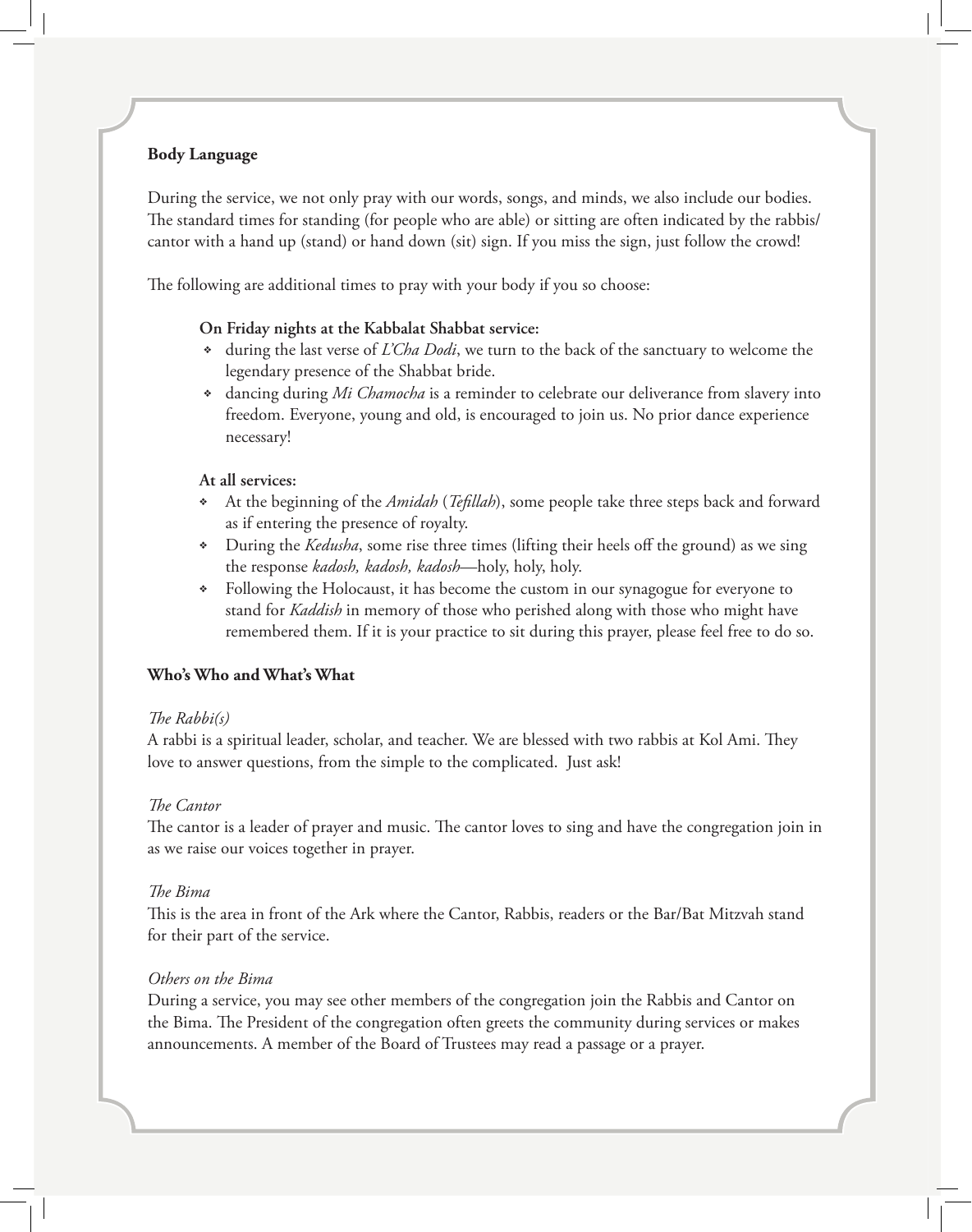# *The Ark*

The Ark is the cabinet that holds the Torah scroll(s). The Ark is closed until we take out a Torah for the day's service.

# *The Torah*

The Torah, also called the Five Books of Moses, consists of the Biblical books of Genesis, Exodus, Leviticus, Numbers, and Deuteronomy. These writings are our people's record of our encounters with the Divine. A set portion is read each Shabbat so that the entire Torah is read once each year.



# *Ner Tamid*

The Ner Tamid is the eternal light that hangs in front of the Ark above the Bima. It remains lit at all times to remind us of the light that burned in the Temple in Jerusalem.



# *Candle lighting*

The blessing for lighting of the Shabbat candles is recited at the beginning of the Friday evening service. Although the lighting of the candles is typically done at home, it is also traditionally done in the synagogue in case there are worshipers who are traveling or are unable to be at home for the candle lighting.

# *Kabbalat Shabbat*

Literally, "welcoming the Shabbat." The evening service opens with readings and songs from various Psalms, culminating in *L'cha Dodi*. Composed by Kabbalist mystics, it pictures Israel as the bride of God.

# *Heart of the Service*

The service begins with the *barchu*, the call to worship. (Everything before the *barchu* is warm-up, preparation for prayer). The first prayer following the *barchu* is about the world of creation, the cycles of day and night, light and darkness, while focusing on the God who creates morning and evening. The next part of the service focuses on the relationship between God and the Jewish people. This relationship is framed by God's love and is followed by *Sh'ma Yisrael!* — Listen, Israel! The liturgy continues with *v'ahavta:* "And you shall love the Eternal your God with all your heart." The following section includes the *Amidah* (also called the *Tefillah*). The *Shabbat Amidah* praises God and the gift of Shabbat, and petitions God for peace. After a short time of quiet prayer, the *Amidah* concludes with a private prayer between each person and God.

# *Torah Service*

The Torah service opens with prayer, and the Torah scroll is taken out of the ark and marched around the synagogue (*Hakafah*). As a sign of respect and love, many congregants touch the Torah covering with their *tallit* as it passes and then kiss the *tallit*. Congregants who are not wearing *tallitot* may instead touch the Torah covering with their prayer book and then kiss the book. After the *hakafah*,